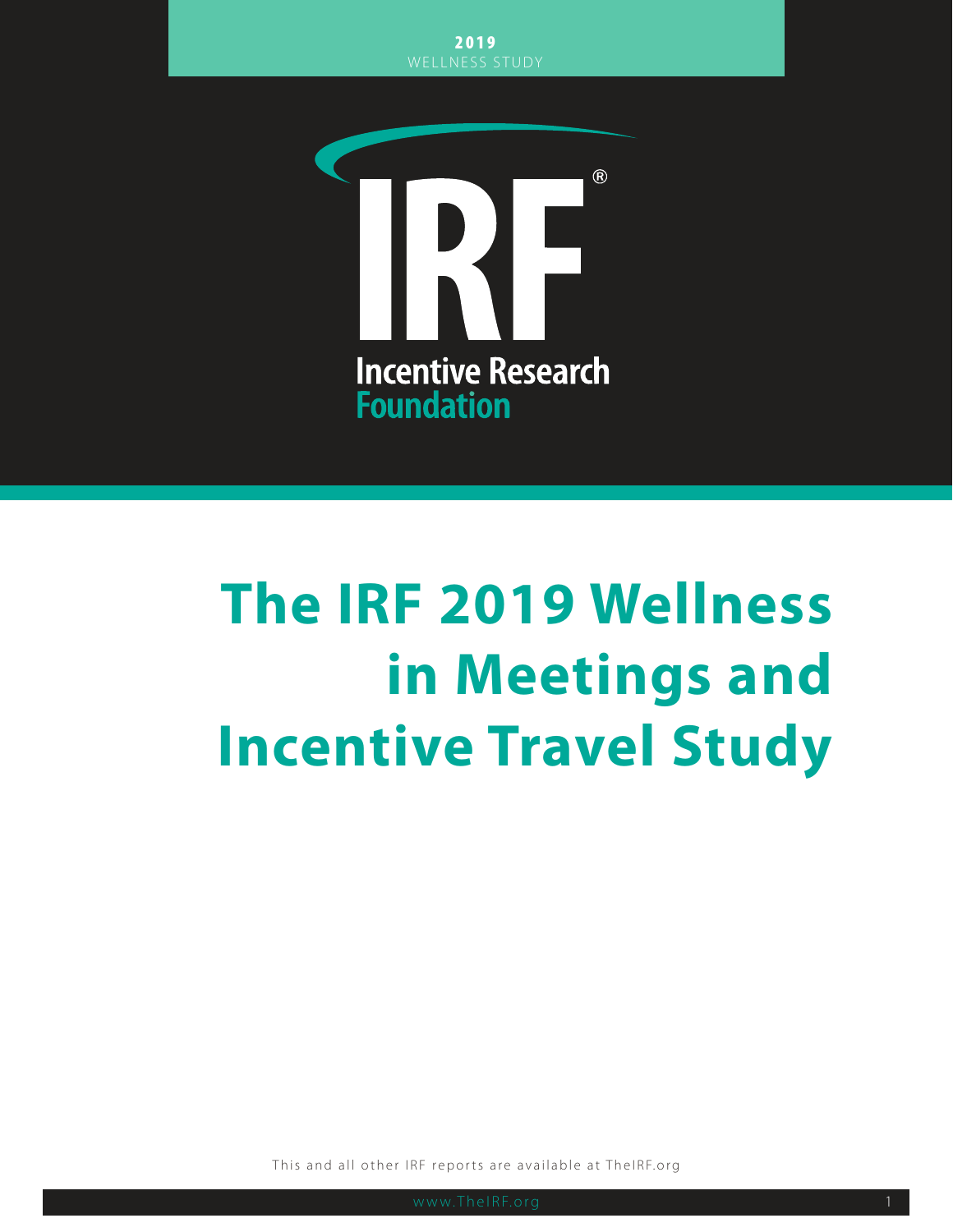

# **The IRF 2019 Wellness in Meetings and Incentive Travel Study**

# **Introduction**

The IRF's survey of meeting planners reveals health and wellness practices in meetings fall short of the stated company goals. The majority of respondents (64%) said their meetings are only "somewhat healthy." Of 26 wellness practices presented in the survey, only two are considered standard: smoke-free facilities and water / reduced-calorie drinks. When these modest ratings are compared to the high enthusiasm expressed by planners and the critical focus planners say their companies place on wellness, a disconnect becomes apparent.

Meetings can be designed to be healthier. Most health and wellness practices have a low impact on the budget. Meeting planners reported that only four of the 26 wellness practices tested would require additional expense big enough to require budget approval. There are several emerging healthy practices, including access to a fitness facility, more movement at meetings, and healthier food served at meals and breaks. Many of these emerging trends should become standard practices as meeting planners continue to merge the concepts of wellness and meetings.

### **Respondent Profile**

The IRF's web-based survey on the topic of wellness in the meetings and events industry was fielded in December 2018 and January 2019. The survey was distributed to the IRF database, *Prevue Magazine* subscribers, and members of Meeting Professionals International (MPI). The IRF received 329 usable completed surveys from this pool of experienced planners.

- 56% of respondents were *external meeting planners*, such as agencies and third-parties
- External meeting planners were more likely to plan incentive travel (67%)
- 44% of respondents were *internal meeting planners*, working for corporations and associations
- Internal meeting planners were more likely to plan internal business meetings
- More than 60% of respondents had more than 15 years of experience
- 53% of respondents planned eleven or more meetings per year
- Respondents are responsible for many different sizes of meetings, with a quarter having a largest meeting of 100–499 and another quarter having largest meeting of 500–999
- 60% of respondents from agencies planned meetings for 101–2,500 attendees

#### *Respondent Profile Overview*

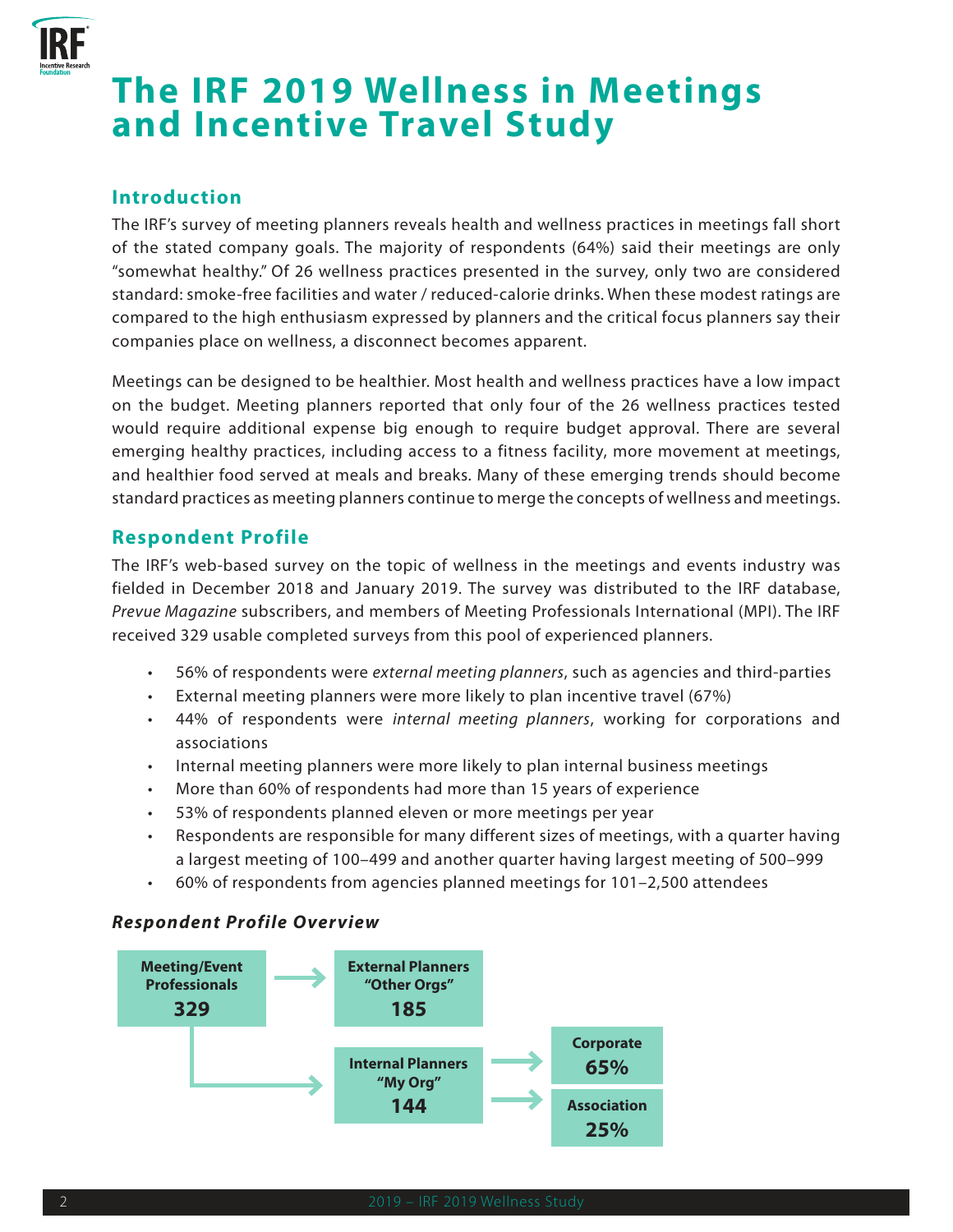

# **Meeting Planners Do Not Consider Their Meetings "Healthy"**

When asked how healthy they would rate their meetings, 64% of respondents said their meetings are only "somewhat" healthy. For those who considered their meetings healthier, only 24% reported "mostly" healthy and 5% reported "very healthy."



#### *How Healthy are Meetings Today?*

Respondents reviewed 26 wellestablished healthy practices established by the [Center for](https://cspinet.org/protecting-our-health/nutrition/healthy-meetings)  [Science in the Public Interest](https://cspinet.org/protecting-our-health/nutrition/healthy-meetings). The majority of meeting planners surveyed indicated only two practices were considered standard and used at all meetings:

1. No-smoking facilities (65% planners use at all meetings)

2. Water/low-calorie drinks (51% of planners use at all meetings)

While the current survey only revealed two standard healthy practices, more

are emerging. The advances in health and wellness practices are often driven by the type of meeting. Internal meeting planners are more likely to improve wellness around food and beverage practices, and external planners are making more healthy advances in activities and use of facilities.

# **High Rates of Personal and Corporate Interest in Health and Wellness**

Meeting planners reported high rates of personal enthusiasm for health and wellness in their meetings. Perhaps even more importantly, planners reported that their clients and companies would agree "wellness is a critical focus." Planners noted that their companies demonstrated this value by having wellness programs in place.

However, there appears be a disconnect between the stated wellness programs of the company and implementation of the meeting strategy. External planners reported being more successful at implementation than internal planners did.

External planners report that their clients will accept additional costs to incorporate wellness practices into their meetings. In addition, external meeting planners say their companies:

- Encourage them to design with an emphasis on health and wellness
- Provide detailed wellness guidelines for their clients' meetings
- Advise clients on budgeting strategies to support healthy meetings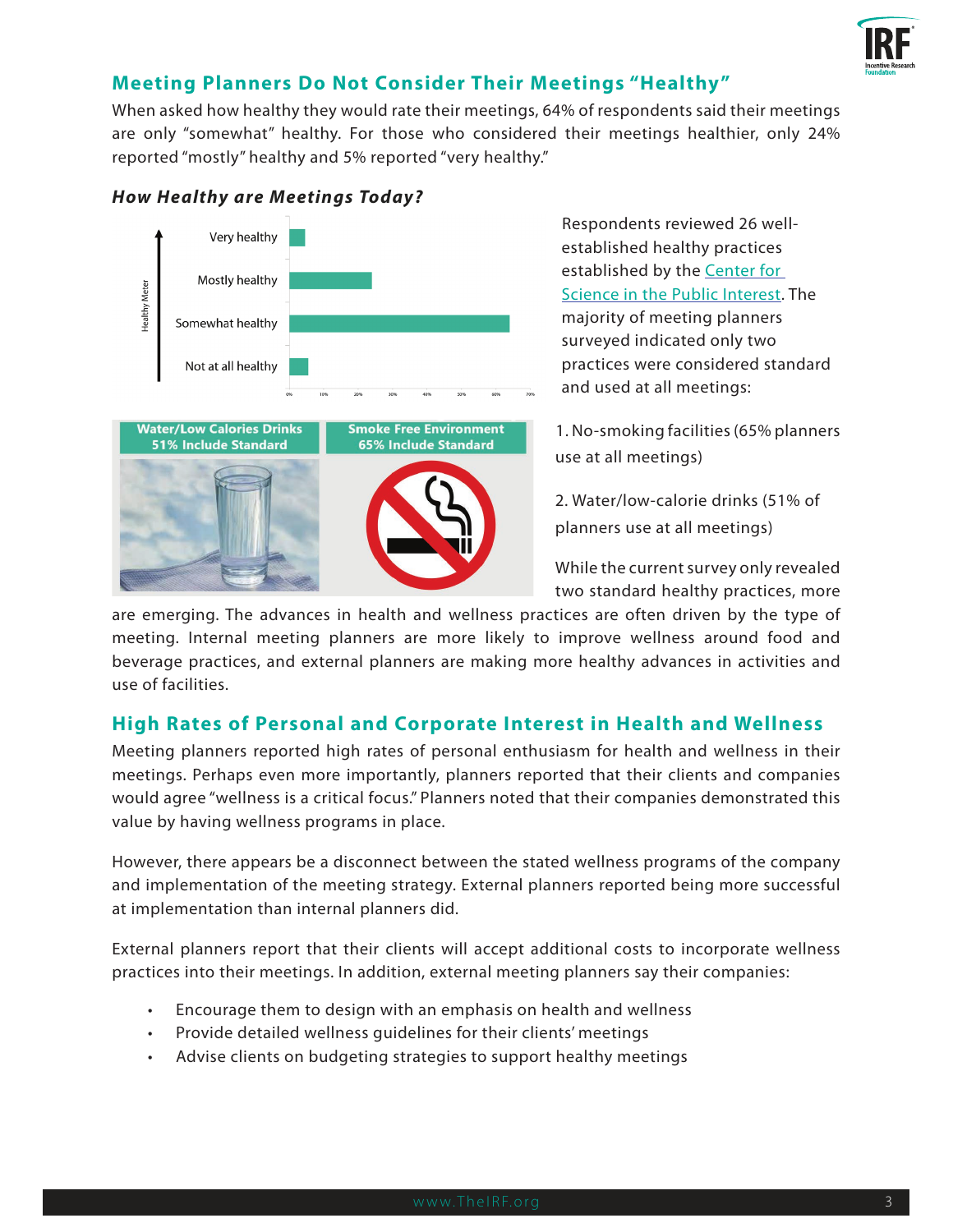

#### *External Meeting Planners' Wellness Ratings*



While internal planners report their companies are just beginning to connect their meeting strategy to their wellness plan, they also noted that resources are not fully developed in the following areas:

- Policies requiring meetings to be designed with an emphasis on health and wellness
- Detailed wellness guidelines for meetings
- Budgeting additional funds to support healthy meetings
- Looking to supplier partners for recommended budgeting strategies to support healthy meetings



#### *Internal Meeting Planners Wellness Ratings*

 $\textcircled{\footnotesize{1}}\textcircled{\footnotesize{1}}\textcircled{\footnotesize{1}}\textcircled{\footnotesize{1}}\textcircled{\footnotesize{1}}\textcircled{\footnotesize{1}}\textcircled{\footnotesize{1}}\textcircled{\footnotesize{1}}$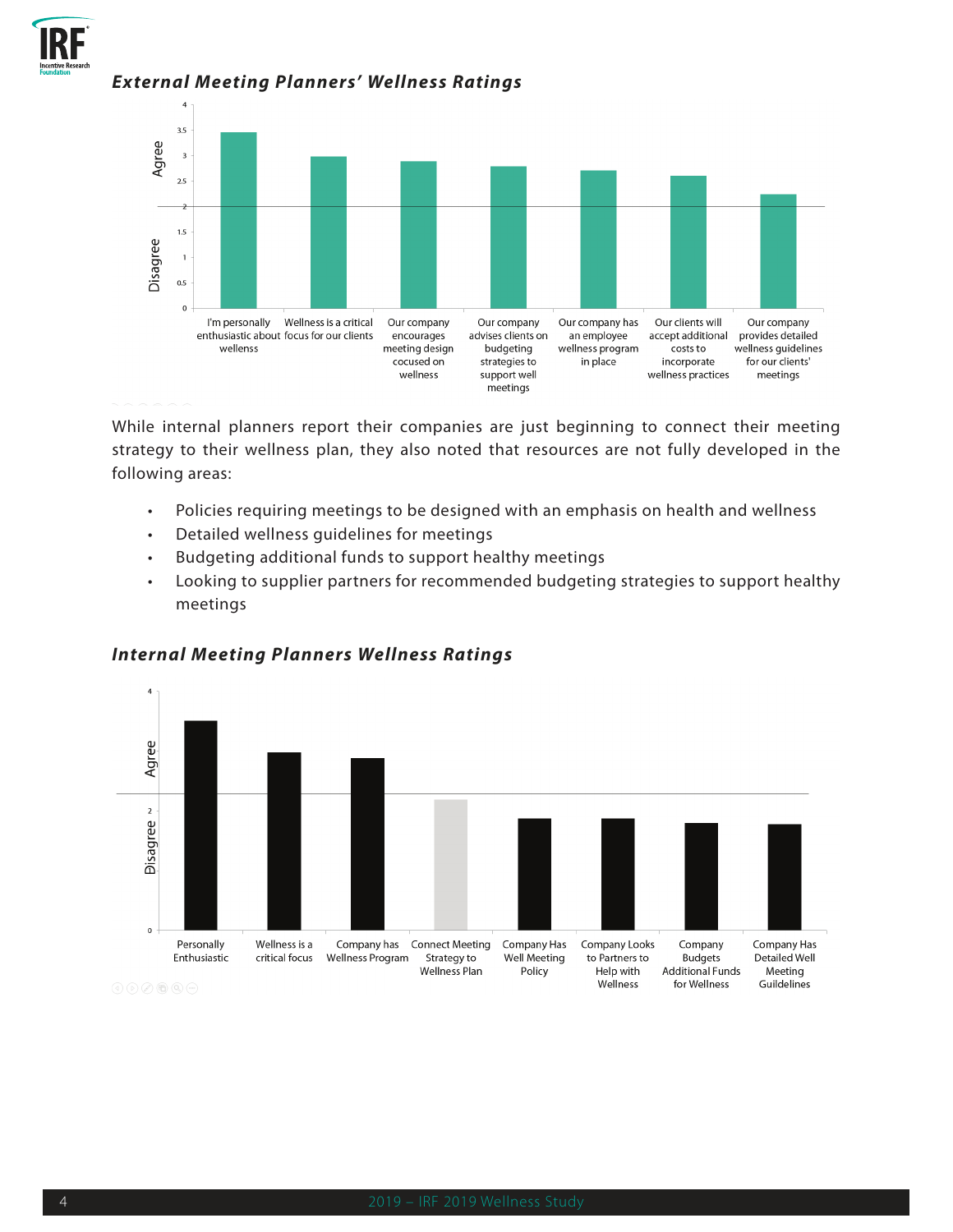

### **Increased Budget Does Not Make a Big Difference**

Increasing budgets seems like an obvious solution to the deficit of healthy meeting practices. But when asked about the impact of additional budget to support health and wellness in meetings, planners reported that meetings would only get slightly healthier than current meetings as reported on page 2.

- Planners reported "very healthy" meetings would increase from 5% to 14%
- "Mostly healthy" meetings would increase from 24% to 30%

*If Extra Budget Is Made Available, How Healthy Are Meetings?*



Meeting planners reported that few healthy practices would require additional budget approval, and most healthy practices have a low impact on the budget requests.

Specifically, planners reported that only two out of eleven possible food and beverage options would require additional budget approval:

- Organic ingredients
- Nutrition guides for attendees

Of the fifteen healthy options involving activities and facilities, seven would require additional budget approval:

- Speakers on wellness/health
- Non-traditional health activities (e.g., acupuncture, aromatherapy)
- Using a wellness destination (spa, health center, etc.)
- Gamification of fitness (points, Fitbits, etc.)
- Organized group fitness activities
- Creative or artistic experiences
- Free fitness activities (hiking, yoga, etc.)

Meeting planners noted there are *many* healthy options do not require additional budget approval and would have low impact on the expense budget:

- Fish, chicken, or lean meats
- Casual dress code and/or frequent breaks to encourage moving and activity
- Guide to nearby health/fitness resources
- Reduced plate size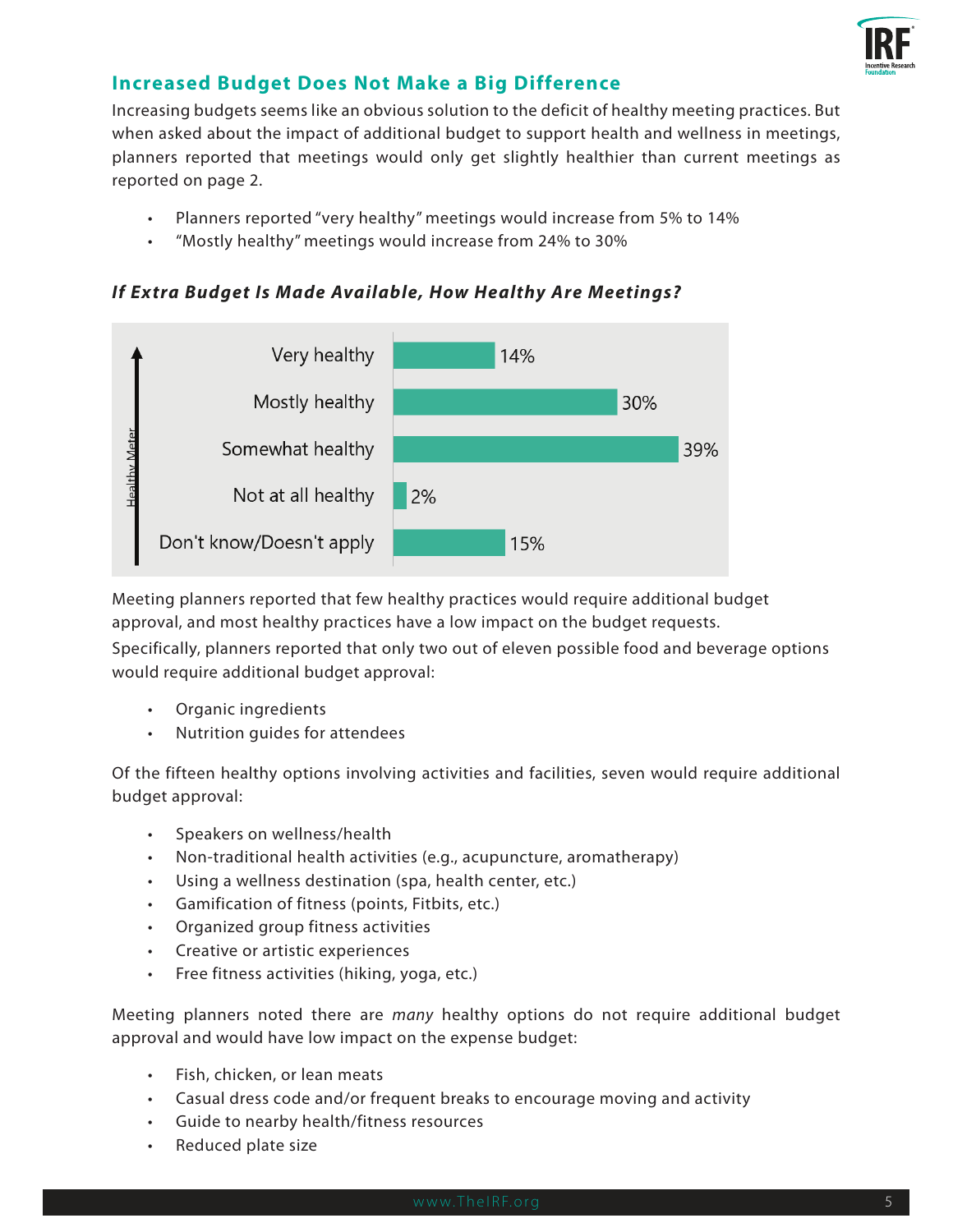

- Guide to nearby health/fitness resources
- Healthy snacks of nuts, fruits, vegetables
- Gluten-free options

#### **Emerging Practices: Food & Beverage**

Several healthy practices are "often offered" and meeting planners noted that they prefer to provide them. With water and reduced-calorie drinks standard, the following practices are gaining traction as emerging healthy practices:

- Serving fish, chicken, or lean meats
- Providing healthy snacks (nuts, fruit)
- Offering gluten-free options

Some healthy practices depend on the meeting or audience. The following healthy "pockets of practice" are noteworthy:

- Whole grains
- Locally sourced ingredients
- Low-sodium meals and snacks
- Alternatives to traditional desserts
- Organic ingredients

#### *Implementation of Healthy Food & Beverage Practices*



#### **Emerging Practices: Activities & Facilities**

Encouraging fitness and motion were important practices "often offered" that meeting planners also prefer to incorporate. In addition to the now standard practice of using a smoke-free facility, the following healthy practices are emerging:

- Free access to a fitness facility
- Frequent breaks to encourage moving
- Casual dress code to encourage moving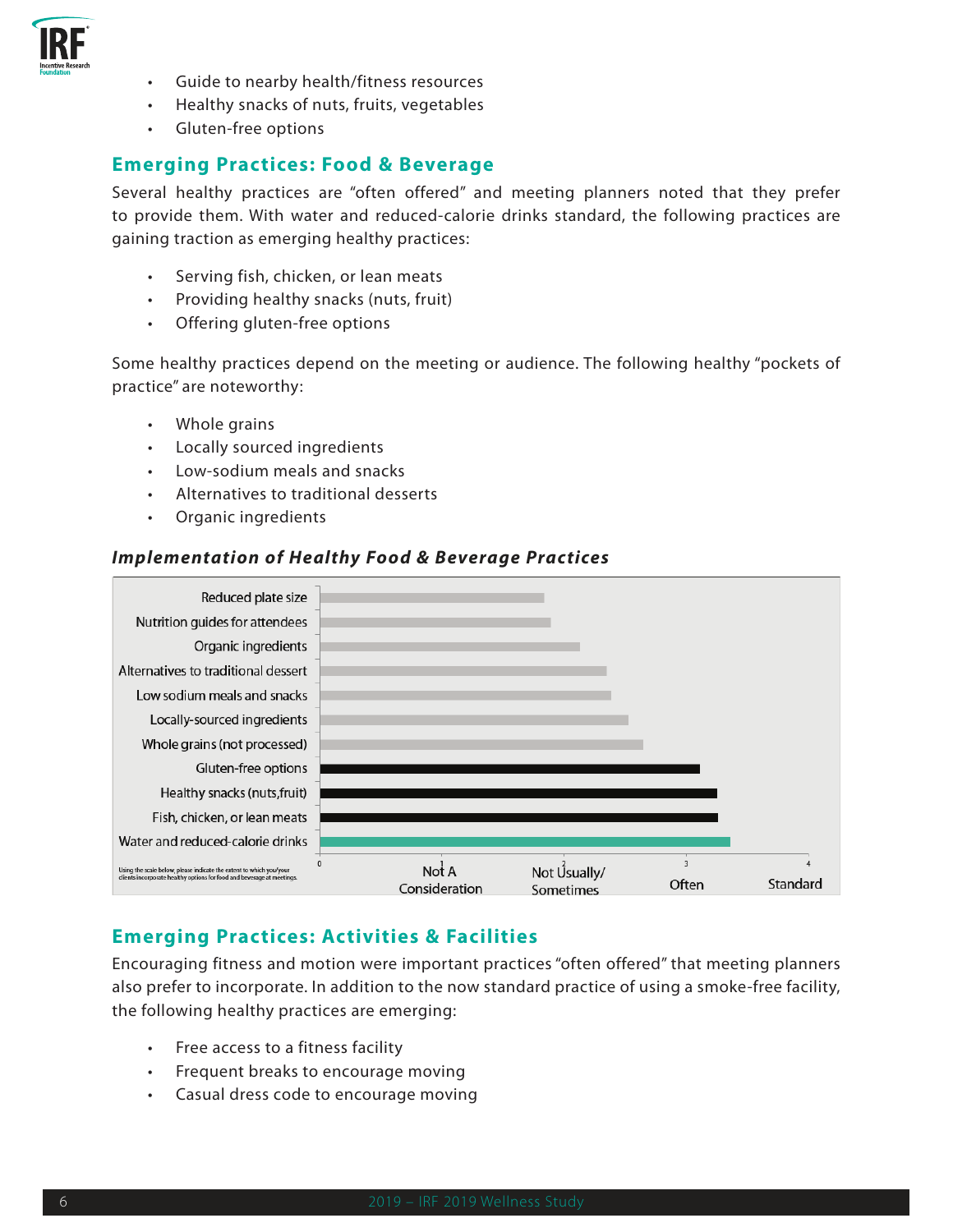

Depending on venue and audience, "pockets of practice" include the following:

- Activities adapted to encourage participation at various health and ability levels
- Mindfulness breaks or resources
- Free fitness activities (e.g., hiking, yoga, etc.)
- Venues for off-property activities within walking distance of hotel

#### *Implementation of Healthy Activities & Facilities Practices*



#### **Most Impactful Practices for Health and Wellness in Meetings**

More than 200 planners responded to an open-ended question about the most impactful wellness practices in their experience.

#### **Top Recommendations:**

#### **Healthy Food and Beverage** (recommended by 33% of respondents)

*"Spa water...the infused waters are easy to change up per day or throughout the day and are relatively inexpensive as the kitchen always has some herb, fruit or citrus on hand. Guests seem to drink more water when it's infused versus plain"*

#### **Group Exercise** (recommended by 25% of respondents)

*"Encouraging sunrise exercise before meetings - whether it's a group class we offer or simply ensuring the hotel fitness center is ready for heavy usage before our meetings begin."*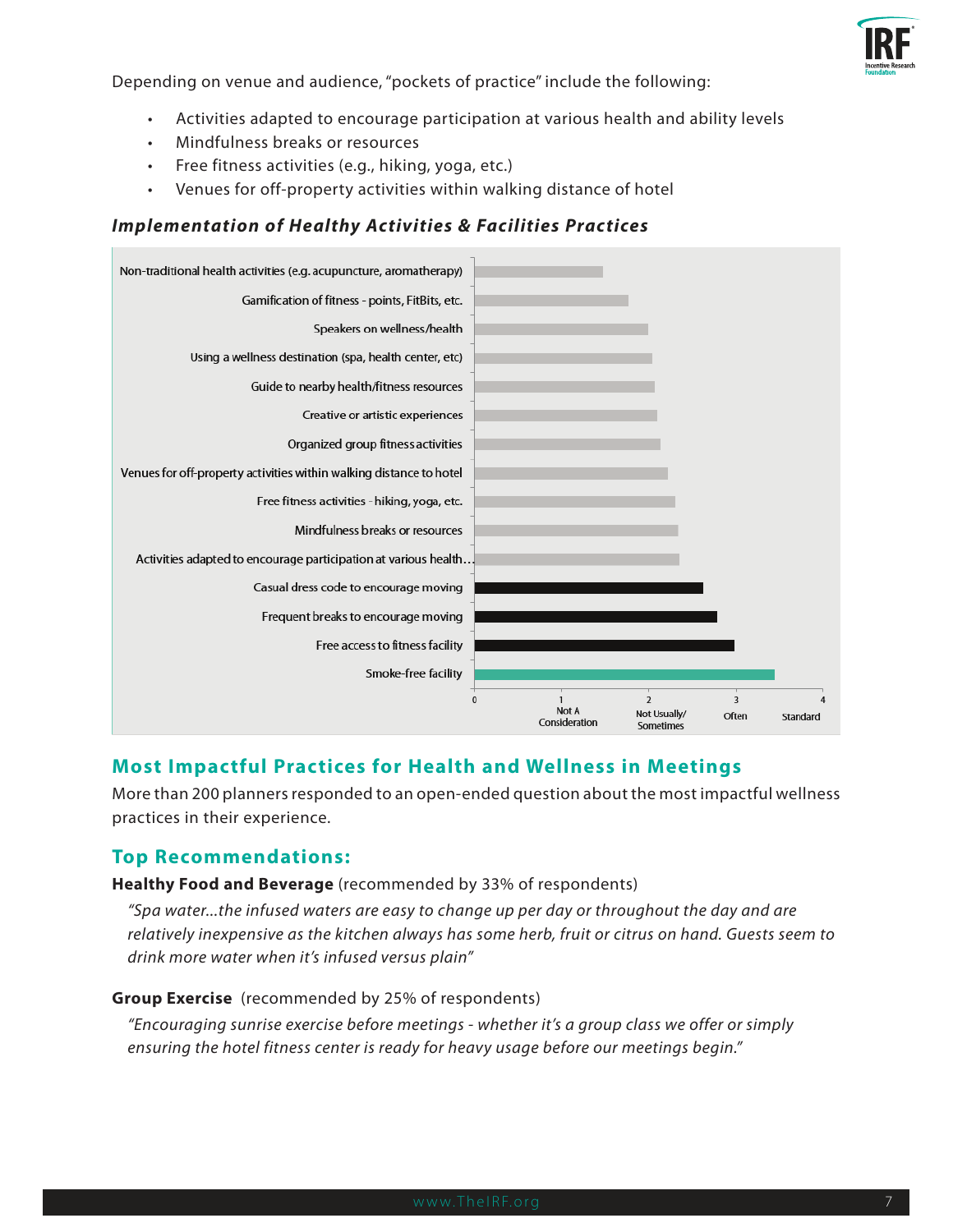

#### **Effective Practices:**

- **• Walking Trails:** "Setting up walking 'trails' throughout the convention center"
- Full View": "'360 wellness event'- the people just go back home with very good vibes, another chip, and feeling good"
- **• Partnering:** "Work with the culinary team to stress importance on attainable healthy menus that are cost effective and will work within a budget"
- **• Education:** "Speakers about wellness, then having snacks afterwards that directly pertain to that speaker"
- **• Fitness Center:** "Make fitness center available"
- **• Gamification:** "Steps/walking competitions"
- **• Lighting, Aromatherapy:** "Change in lighting from bright to soft & add aromatherapy in the background... calming or energizing depending upon the need of the event & attending"

### **Least Impactful Practices for Health and Wellness in Meetings**

More than 180 planners responded to an open-ended question about the least impactful wellness practices in their experience.

- **• Going Too Far With F&B:** e.g Full vegan or meatless menus, no desert, total elimination of sweet snacks
- **• Selecting the Wrong Group Exercise:** "Morning Zumba classes aren't nearly as popular for meeting attendees as group runs or yoga"
- **• Fitness Classes that Start Too Early:** "Classes that were too early and no one attended"
- **• Failed Logistics:** "Daybreak event could have been smoother which was an internal issue"
- **• Cramming Agendas**: "Adding an activity for wellness and health has been unsuccessful as the overall agenda the client has is all ready full."
- **• Alternative Seating:** "Yoga Ball options as seating"

#### **Health and Wellness Is Important to Meeting Planners' Own Well-Being**

Last but certainly not least, meeting planners themselves are stressed. The majority of planners (56%) said the stress of meeting planning has a "strong" or "incredible" impact on their personal life.

To manage the stress and fatigue, meeting planners adopted many healthy practices.



#### *Impact of Meeting Planning on Personal Life*